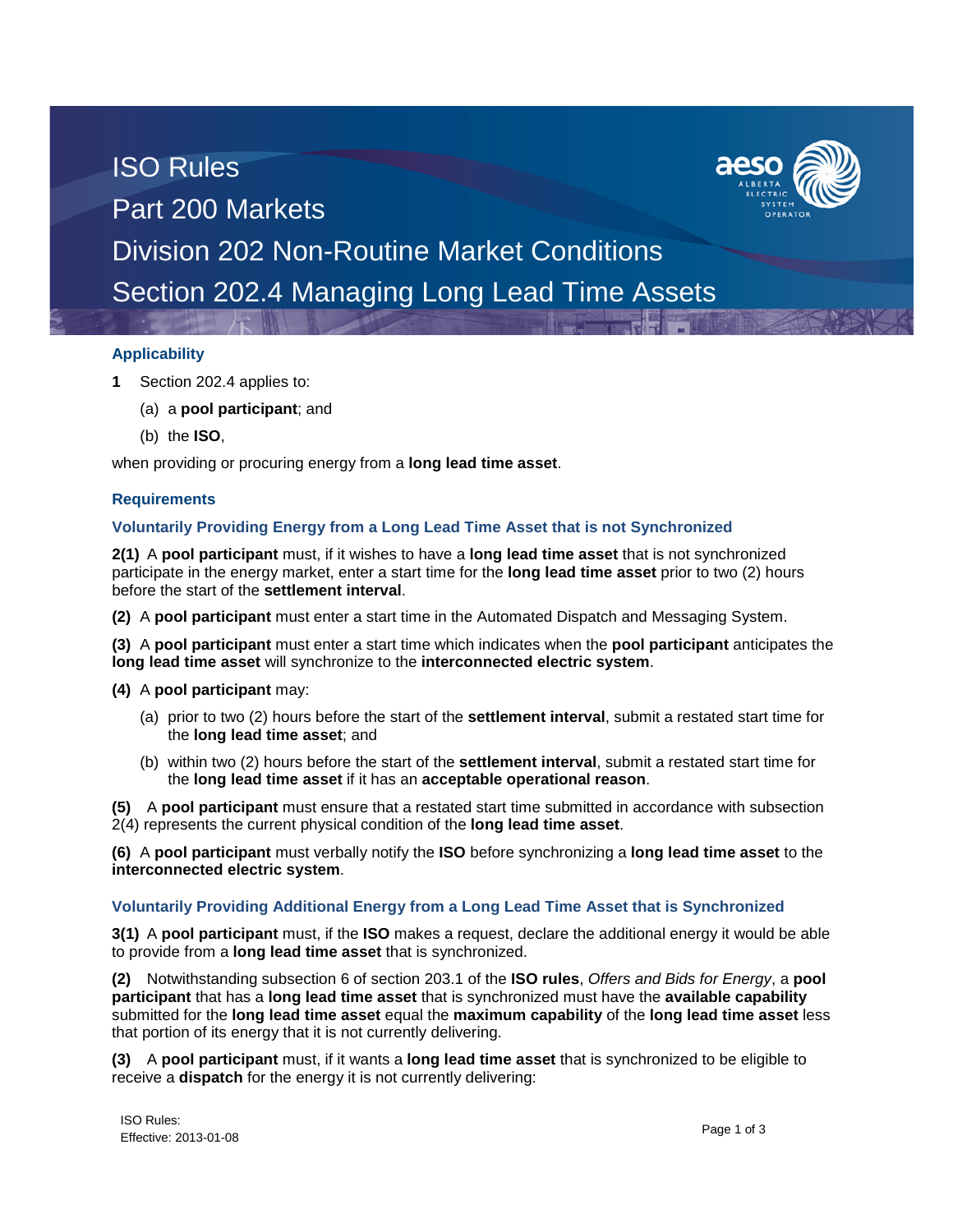## ISO Rules Part 200 Markets Division 202 Non-Routine Market Conditions Section 202.4 Managing Long Lead Time Assets

- (a) reflect the availability of such energy by appropriately adjusting the **available capability** of the **long lead time asset**; and
- (b) do so prior to two (2) hours before the start of the **settlement interval**.

**(4)** A **pool participant** must ensure that the adjustment to **available capability** referenced in subsection 3(3)(a) represents the current physical condition of the **long lead time asset**.

#### **Cancelling a Directive for Energy from a Long Lead Time Asset**

**4(1)** Notwithstanding subsection 3 of section 301.2 of the **ISO rules**, *Directives*, a **pool participant** may refuse a **directive** to provide energy from a **long lead time asset** if it chooses instead to receive a **dispatch** in the energy market.

**(2)** If a **pool participant** chooses to receive a **dispatch** as allowed in subsection 4(1), the **pool participant** must:

- (a) in the case of a **long lead time asset** that is not synchronized, enter a start time in accordance with subsection 2(1); and
- (b) in the case of a **long lead time asset** that is synchronized, adjust **available capability** in accordance with subsection 3(3); and

meet the time and MW requirements of the original **directive**.

**(3)** The **ISO** must, if a **pool participant** chooses to receive a **dispatch** in accordance with subsection 4(2), cancel the **directive** to provide energy from a **long lead time asset**, as applicable, and issue a **dispatch** according to the energy market **merit order**.

#### **Payment for Incremental Generation Costs**

**5(1)** Subject to subsection 5(2) below, subsections 5(1) and (2) of section 103.4 of the **ISO rules**, *Power Pool Financial Settlement* and the definition of **incremental generation costs**, a **pool participant** that has complied with a **directive** to provide energy from a **long lead time asset**, and with the cancellation of such **directive** may be eligible to receive payment for **incremental generation costs** from the **ISO**.

**(2)** A **pool participant** that elects to participate in the energy market:

- (a) before receiving a **directive** for energy from a **long lead time asset** that is not synchronized and by entering a start time in accordance with subsection 2;
- (b) before receiving a **directive** to provide energy from a **long lead time** asset that is synchronized and by adjusting **available capability**; or
- (c) after receiving a **directive** to provide energy from a **long lead time asset** but before complying with it and choosing instead to receive a **dispatch** in accordance with subsections 4(1) and (2),

is not eligible to receive payment for **incremental generation costs**.

#### **Financial Settlement**

ISO Rules: Effective: 2013-01-08 Page 2 of 3